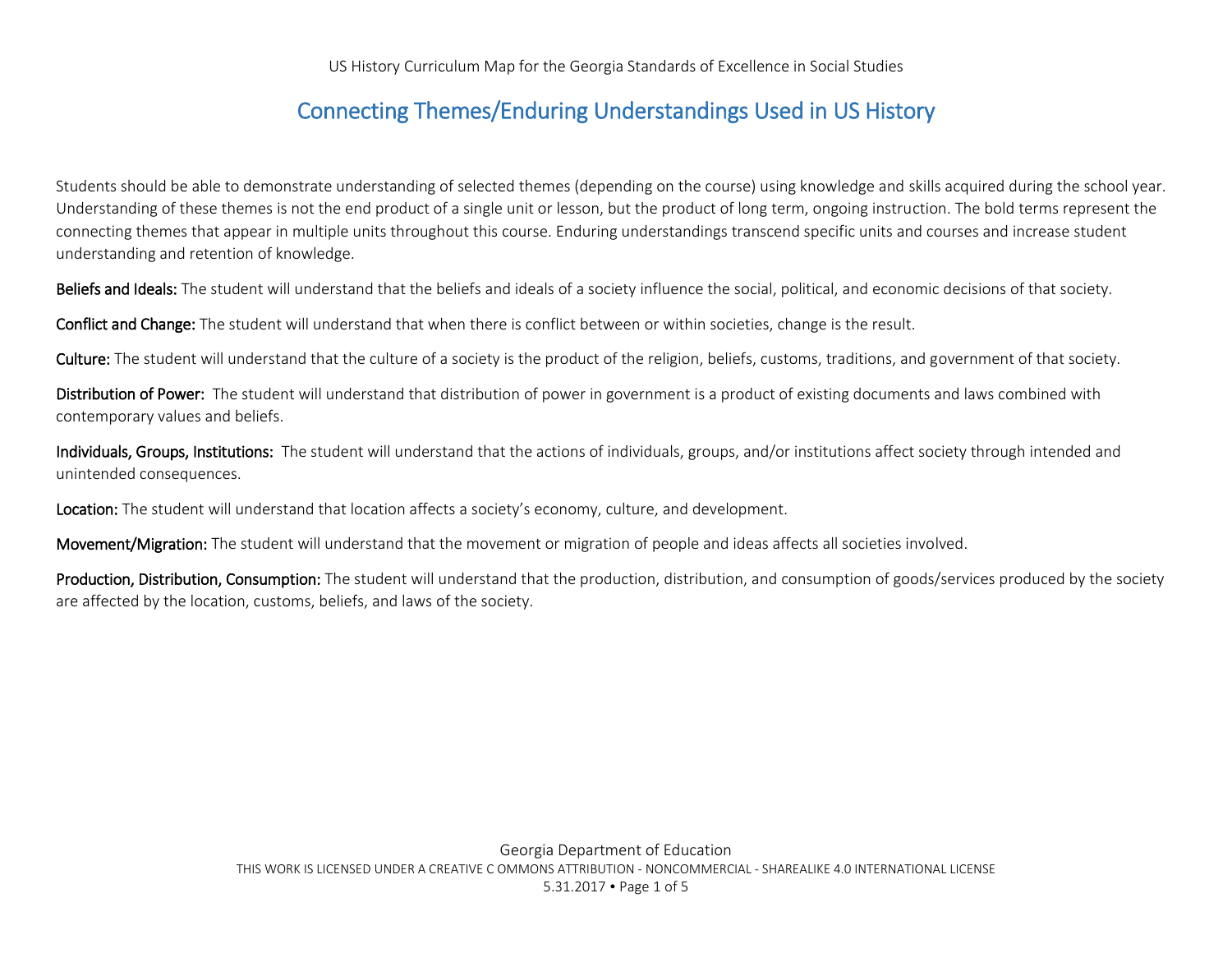## US History Curriculum Map for the Georgia Standards of Excellence in Social Studies

## The following curriculum map is part of a GaDOE collection of Unit Frameworks for the US History Social Studies Course.

| Unit #/Title                  | Unit 1: Concepts found in US History                                                                                                                                              | Unit 2: Colonialism                                                                                                                                                                              | Unit 3: Revolution and Constitution                                                                                                                                                                                                                                                                                                                                   |
|-------------------------------|-----------------------------------------------------------------------------------------------------------------------------------------------------------------------------------|--------------------------------------------------------------------------------------------------------------------------------------------------------------------------------------------------|-----------------------------------------------------------------------------------------------------------------------------------------------------------------------------------------------------------------------------------------------------------------------------------------------------------------------------------------------------------------------|
| <b>GSE for Social Studies</b> | <b>NA</b>                                                                                                                                                                         | $SSUSH 1 - 2$                                                                                                                                                                                    | $SSUSH 3 - 5$                                                                                                                                                                                                                                                                                                                                                         |
| <b>Key Concepts</b>           | Beliefs and Ideals<br>Conflict & Change<br>Culture<br>Distribution of Power<br>Individuals, Groups & Institutions<br>Location<br>Movement/Migration<br>Production, Distribution & | <b>Great Awakening</b><br>Colonial Self-government<br>Diversity and Development of<br>American colonies<br>Middle Passage and the African<br>Population<br>Mercantilism and trans-Atlantic trade | Causes of the American Revolution<br>Colonial Unrest and Movement for<br>Independence<br>America Revolutionary Relationship<br>with Europe<br>Impact of Location on Major Battles of<br>the Revolution<br>Women, American Indians, and free<br>and enslaved Blacks in the Revolution<br>Key People of the Revolutionary Era<br>Creating and Establishing a New Nation |
|                               | Consumption                                                                                                                                                                       |                                                                                                                                                                                                  |                                                                                                                                                                                                                                                                                                                                                                       |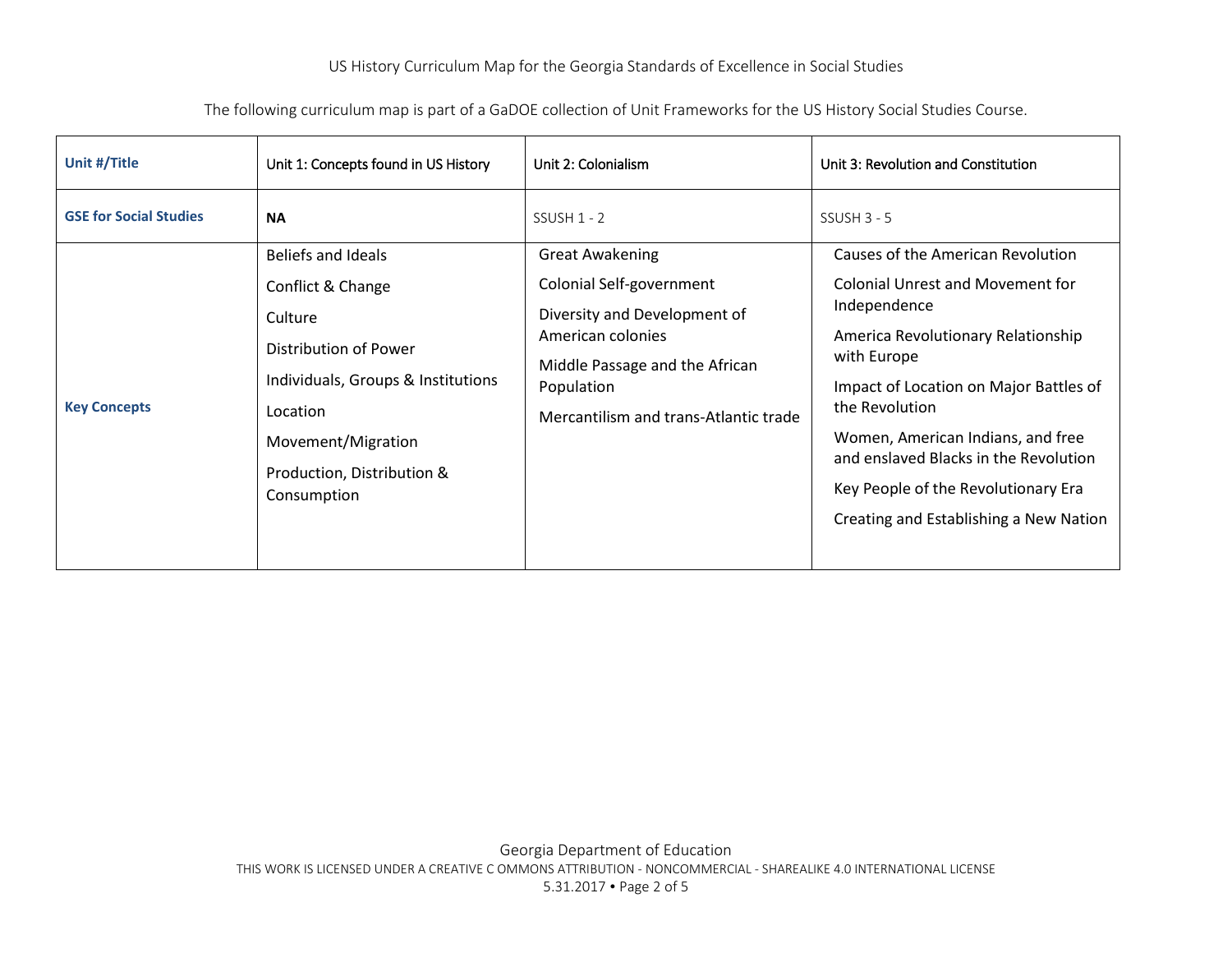| Unit #/Title                  | Unit 4: Early Republic, Expansion, and<br>Reform                                                                                                                                                                                                                        | Unit 5: Sectionalism, Civil War, and<br>Reconstruction                                                                                                                                                                                                                | Unit 6: Expansion and Reform                                                                                                                                                                                                                                       |
|-------------------------------|-------------------------------------------------------------------------------------------------------------------------------------------------------------------------------------------------------------------------------------------------------------------------|-----------------------------------------------------------------------------------------------------------------------------------------------------------------------------------------------------------------------------------------------------------------------|--------------------------------------------------------------------------------------------------------------------------------------------------------------------------------------------------------------------------------------------------------------------|
| <b>GSE for Social Studies</b> | SSUSH $6 - 7$                                                                                                                                                                                                                                                           | <b>SSUSH 8 - 10</b>                                                                                                                                                                                                                                                   | SSUSH 11 - 14                                                                                                                                                                                                                                                      |
| <b>Key Concepts</b>           | <b>Presidential Precedents</b><br>Setting an International<br>Precedent: War of 1812 and<br>Monroe Doctrine<br><b>Early National Expansion</b><br>Establishing a National Identity<br>Industrial and Economic Growth<br>Social Reform Movements<br>Jacksonian Democracy | <b>Compromise and Growing</b><br>Sectionalism<br>Causes of the Civil War<br>The Role of Lincoln<br>Influences of Key Figures in the Civil<br>War<br>Impact of Location on Important<br>Battles of the Civil War<br>Reconstruction Goals, Successes, and<br>Challenges | Rise of Big Business<br>Influence of Key Inventions<br>Social, Political, and Economic Influence<br>of Immigration<br>Formation and Growth of Labor Unions<br>Manifest Destiny's Impact on American<br>Indians<br>Effect of Women, Journalism and Social<br>Reform |
|                               |                                                                                                                                                                                                                                                                         |                                                                                                                                                                                                                                                                       | Supreme Court's Impact on Segregation<br><b>Progressive Politics</b><br>American Imperialism                                                                                                                                                                       |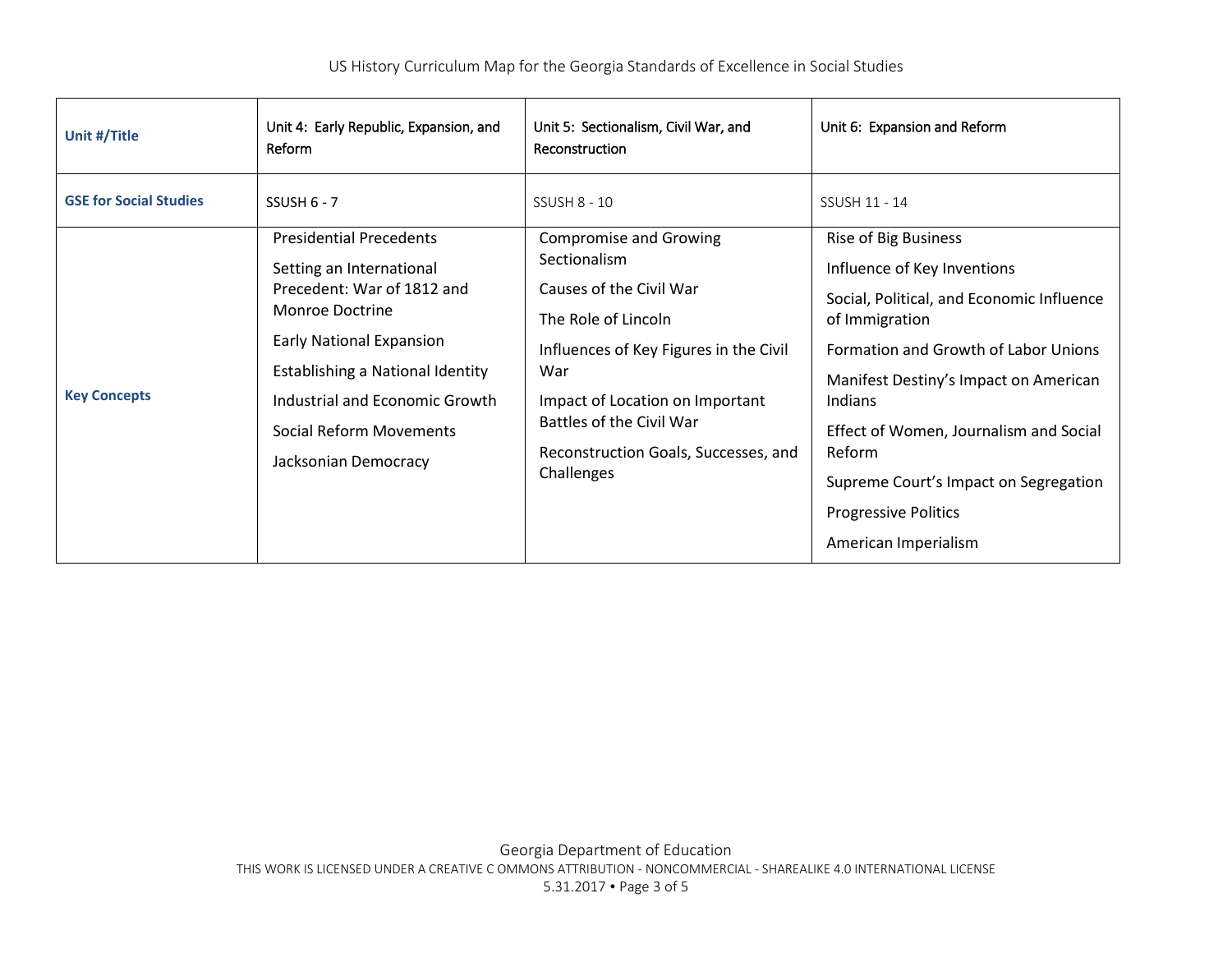| Unit #/Title                  | Unit 7: World War I and the 1920s                                                                                                                                                      | Unit 8: Great Depression and World War II                                                                                                                                                                                                                                                          | Unit 9: Cold War and Civil Rights                                                                                                                                                                                                                                                                                                                                                                                          |
|-------------------------------|----------------------------------------------------------------------------------------------------------------------------------------------------------------------------------------|----------------------------------------------------------------------------------------------------------------------------------------------------------------------------------------------------------------------------------------------------------------------------------------------------|----------------------------------------------------------------------------------------------------------------------------------------------------------------------------------------------------------------------------------------------------------------------------------------------------------------------------------------------------------------------------------------------------------------------------|
| <b>GSE for Social Studies</b> | <b>SSUSH 15 - 16</b>                                                                                                                                                                   | SSUSH 17 - 19                                                                                                                                                                                                                                                                                      | SSUSH 20 - 21                                                                                                                                                                                                                                                                                                                                                                                                              |
| <b>Key Concepts</b>           | US Involvement in WWI<br>Domestic Impact of WWI<br>US International Involvement after<br><b>WWI</b><br>Political Changes after WWI<br><b>Cultural Changes and National</b><br>Identity | Causes of the Great Depression<br>Social and Political Impact of the Great<br>Depression<br>Relief, Recovery, and Reform<br>Role of the First Lady<br>US Involvement in WWII<br>Domestic Impact of WWII<br>Obstacles in the European and Pacific<br>Theatre<br><b>Executive Powers during WWII</b> | Cold War Policy under Truman and<br>Eisenhower<br>Domestic Issues and Social Effects under<br><b>Truman and Eisenhower</b><br>Technological Innovation and Education<br>Cold War Policy under Kennedy and<br>Johnson<br>Domestic Issues and Social Effects under<br>Kennedy and Johnson<br>Impact of Television<br>Growth, Influence, and Strategy of the<br>Civil Rights Movement<br>Social and Political Turmoil in 1968 |